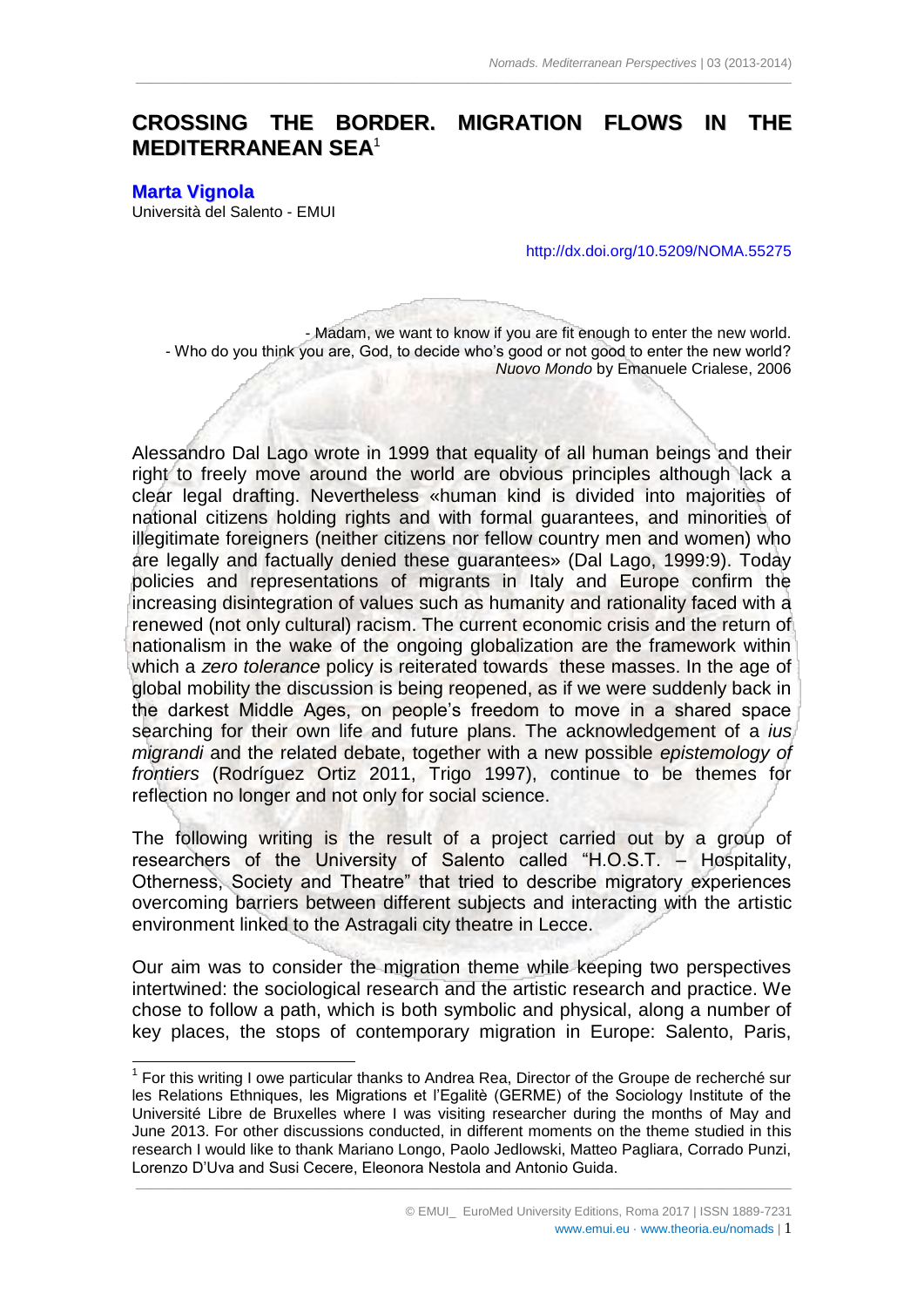Cyprus, Cadiz, Nicosia, Patras and Zakynthos. Indeed these embody today the so-called *Mediterranean model of migrations* (Perrone 2007). A model that has slowly though constantly developed during the second half of the 1970s when, following the oil shock, the decennial workforce demand from North-central European countries was interrupted. This caused migratory flows to shift to countries of the northern Mediterranean shore which, at that time, lacked a coherent system of rules on immigration.

 $\_$  ,  $\_$  ,  $\_$  ,  $\_$  ,  $\_$  ,  $\_$  ,  $\_$  ,  $\_$  ,  $\_$  ,  $\_$  ,  $\_$  ,  $\_$  ,  $\_$  ,  $\_$  ,  $\_$  ,  $\_$  ,  $\_$  ,  $\_$  ,  $\_$  ,  $\_$  ,  $\_$  ,  $\_$  ,  $\_$  ,  $\_$  ,  $\_$  ,  $\_$  ,  $\_$  ,  $\_$  ,  $\_$  ,  $\_$  ,  $\_$  ,  $\_$  ,  $\_$  ,  $\_$  ,  $\_$  ,  $\_$  ,  $\_$  ,

In these border and crossing places sociological research and artistic practice substantiated each other by giving a voice to the experiences of migrants, artists and researchers. The stop in Salento was for us researchers particularly meaningful because we questioned again our migrant' status from our very birth in a borderland. Moreover, by choosing for the research in Salento a particularly complex category of migrants, such as that of asylum seekers, we tried to share for a number of weeks moments of everyday life with the people we decided to interview in the facilities where they were lodging through the SPRAR project (Protection system for asylum seekers and refugees). Sharing everyday life experiences helped us reconstruct a migration story which is partly far from life stories that asylum seekers are often forced to tell in the order required by the legal and administrative procedures needed for the recognition of refugee status.

The following is a short theoretical reflection on migrations and on the concept of border that has flanked us since the beginning of this project.

## **1.1. Borders in the age of global mobility**

Marking borders is a way of exercising control over population, a technology of power based today on a renewed governmentality, in a foucaultian sense, able to modify the balances between security and freedom, by enlarging the surveillance space in and outside States starting from their boundaries and their underlying power relationships. The favourite target of this modern governmentality *on the border* are immigrants. A new elimination experiment of the *human surplus* to be added to the criminalization of those individuals who are traditionally considered at the margins of society because they are marginal: drug addicts, poor people and deviants. The war to different people, to strangers and foreigners is now a total social fact because it penetrates into the current neoliberal societies through communication practices founded on the power asymmetry between individuals enjoying rights and individuals being denied rights, between people and non-people (cf. Palidda 2009 and Dal Lago 1999). Security narratives that build new threats and dangers linked to the indiscriminate access of external enemies who would hit the sovereignty and security of national communities. The migration flows that have involved most European countries over the last few years have caused the rise of a form of "apartheid" for immigrants from "non-member countries". A dangerous people in conflict with the need to patrol state-owned facilities, that are put under surveillance, deprived of basic human rights and forced to permanently live on the border: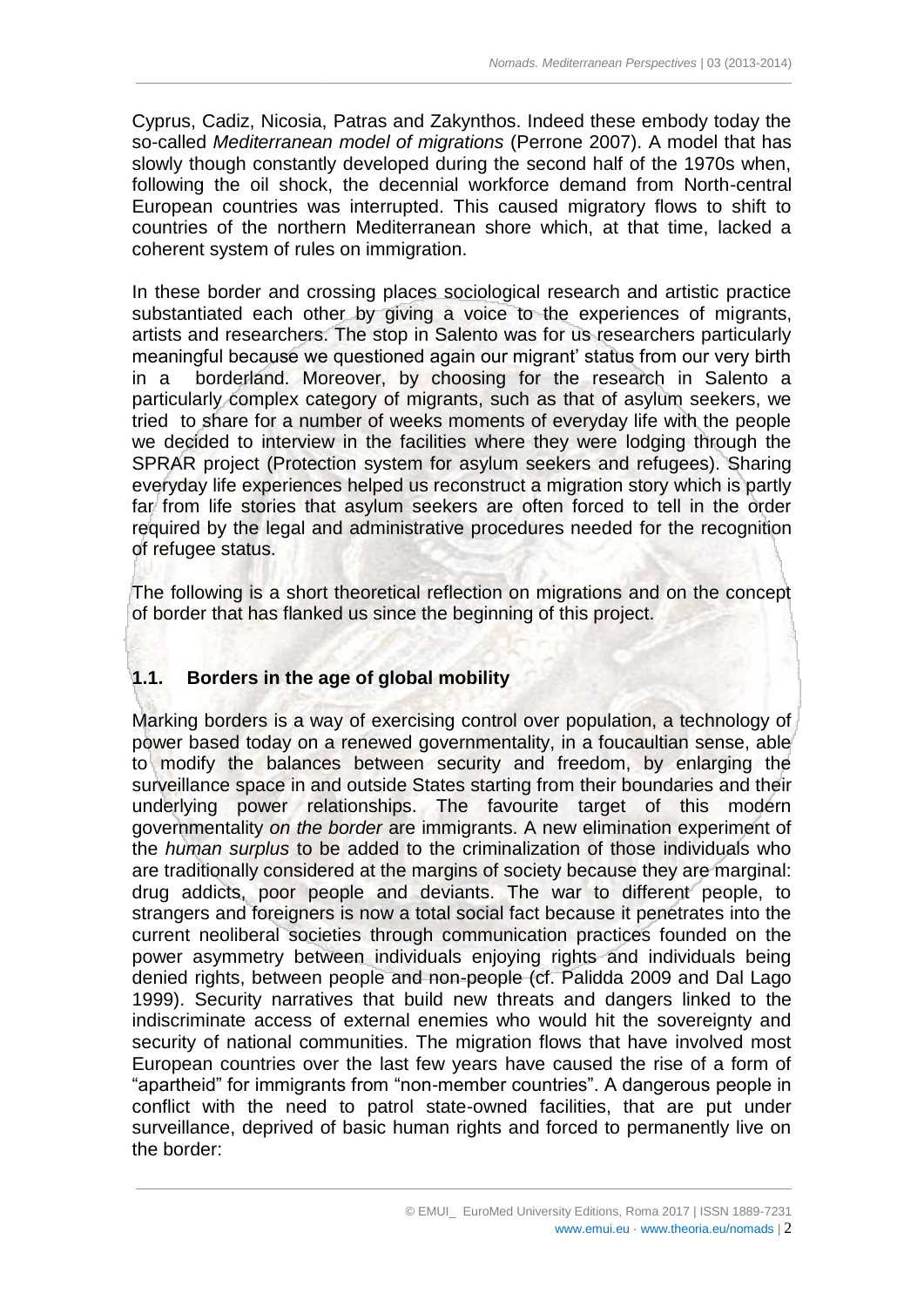«neither absolutely inside nor totally outside, […] It would be naïve to think that the development of such an institutional racism in Europe has no relation to the ongoing process of globalization. […] I think it is more accurate to see a double effect of *projection* of the new global hierarchy of powers, opportunities for development, and personal rights and of defensive *reaction* to globalization. This differential inclusion of European apartheid in the process of globalization no doubt explains why, more and more, the traditional figure of the external enemy is being replaced by that of the internal enemy. It also refers to an economy of global violence that, for a decade or two now, has been transformed to the point that there are no longer any regions that can be considered *refuges*» (Balibar, 2004:172)

 $\_$  ,  $\_$  ,  $\_$  ,  $\_$  ,  $\_$  ,  $\_$  ,  $\_$  ,  $\_$  ,  $\_$  ,  $\_$  ,  $\_$  ,  $\_$  ,  $\_$  ,  $\_$  ,  $\_$  ,  $\_$  ,  $\_$  ,  $\_$  ,  $\_$  ,  $\_$  ,  $\_$  ,  $\_$  ,  $\_$  ,  $\_$  ,  $\_$  ,  $\_$  ,  $\_$  ,  $\_$  ,  $\_$  ,  $\_$  ,  $\_$  ,  $\_$  ,  $\_$  ,  $\_$  ,  $\_$  ,  $\_$  ,  $\_$  ,

The migration management, at a European level and beyond, has increasingly turned into a security-sovereignty issue supported by new transnational actors acting as "security bureaucrats beyond the state"(Bigo 2000) who, through the use of the institutional knowledge and disciplinary technologies have not only redefined new risks, but also transferred a strengthened permanent control from borders to city centres. Over the last few years a new European regime of border control has been created which is aimed not at strengthening a fortress wall but rather, according to Mezzadra,

«at managing a process of differential inclusion of immigrants. […] Even though the control policies of the European external borders have rhetorically tried to stop refugees' and migrants' movements they haven't had the effect of sealing off borders. No fortress wall has been built but rather a "barrage" system, a "filtering" mechanism, a system to control mobility». (Mezzadra, 2007: 31-41)

A number of authors state that the current de-bordering process would make global borders fluid and porous thus enabling an increasingly freer circulation of people and goods. Actually the processes we are witnessing are just an economic liberalization of borders and their security rearrangement: a border regime, according to Sassen, aimed at the management of differential mobility processes regarding different categories of people and goods (Sassen 2009, Sassen 2008). A police story and practice that legitimates states to protect citizens through the systematic use of violence on frontiers which are now becoming permanent territories of exception. A filtering system more than a blockade against undesirable minorities, a management of the mobility of migratory flows which aims at the quick border-crossing of "good faith travellers" and at discouraging the access of those who intend to elude immigration laws. This two-fold objective perfectly embodies the paradox of international policy on migration issues. A border reconfiguration policy resulting in both security and insecurity. (Rea, Jacobs, 2011) This policy, through visible means such as border check operations, administrative detention centres, and invisibles means such as administrative (and often arbitrary) procedures established to filter categories of immigrants and to gather information on them, puts under surveillance all kinds of human mobility presenting each immigrant with a "migratory risk" (Rea 2013, in press, *Processes of bordering in the age of mobility*). The result of these coercive and preventive measures is the creation of categories of "desirable" and "undesirable" people, even before they arrive at the frontiers. (Bigo 2010)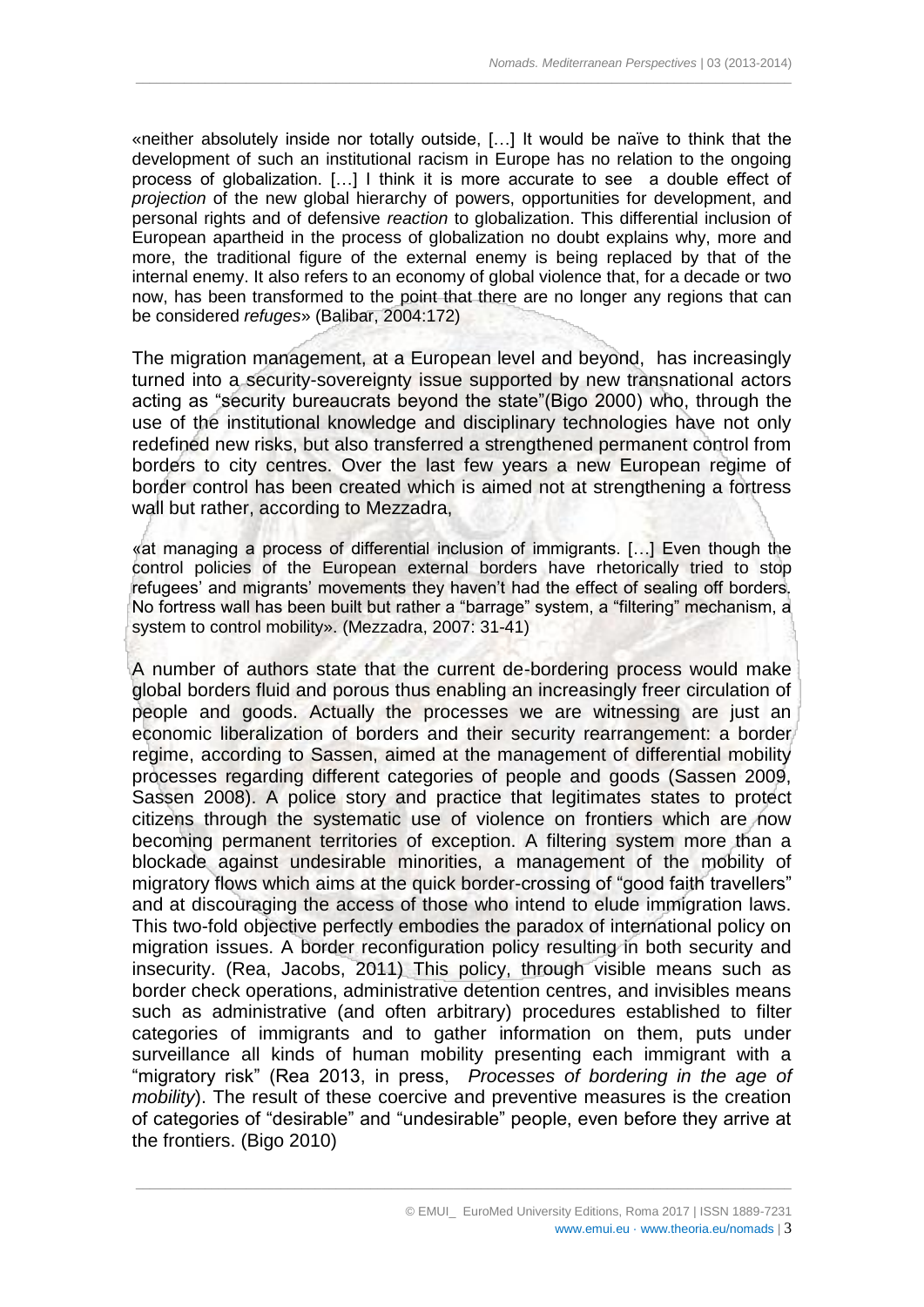# **1.2. Borders, distances, race mixing**

Are borders only something marking separation, inclusion through exclusion, or better, a space for hybridization, race mixing and an opportunity to approach the Other? Considering borders as a wider category, without excluding his violent character, led us to add auto-biographical traces starting from our physical and geographical position on the border. This writing was drawn up on the outskirts of Europe: southern Italy, Salento. However our work was started in Brussels, the capital of Europe, where we moved for bibliographical reasons, and finished in Salento. Thus, it is a reflection that started on the border, at the margin, moved to the centre during its theoretical working out and then returned to the border. A reflection that, in a regime of geographical and physical immobility, would not contain such remarks. Beginning a journey while carrying out a study on migrations induced in us a feeling of disorientation in both a physical and a symbolic sense, an openness to multiple experiences that took us a little away from the main subject and brought us closer to feeling as though we were strangers in a country with different roads, language and nuances. A journey which forcefully changed both our temporal and our spatial location. A different temporality at a different speed: the meridian rhythm of the start became the syncopated rhythm of the North, our destination. This shared feeling of initial disorientation was the start of one attempt to imagine the conditions of those who travel for reasons other than ours. It is indeed true that «[...] in the current world situation, according to social science, everybody has some immigrant's features. We are living on multiple borders. There are many kinds of migrants and many ways to be a migrant.» (Floriani 2004, from Jedlowski:6).

 $\_$  ,  $\_$  ,  $\_$  ,  $\_$  ,  $\_$  ,  $\_$  ,  $\_$  ,  $\_$  ,  $\_$  ,  $\_$  ,  $\_$  ,  $\_$  ,  $\_$  ,  $\_$  ,  $\_$  ,  $\_$  ,  $\_$  ,  $\_$  ,  $\_$  ,  $\_$  ,  $\_$  ,  $\_$  ,  $\_$  ,  $\_$  ,  $\_$  ,  $\_$  ,  $\_$  ,  $\_$  ,  $\_$  ,  $\_$  ,  $\_$  ,  $\_$  ,  $\_$  ,  $\_$  ,  $\_$  ,  $\_$  ,  $\_$  ,

Writing while travelling and feeling the sense of tiredness and estrangement, though in a marginal and temporary way, the nostalgic loneliness felt also by those "vagabonds"/migrants, as defined by Bauman, at their arrival in a foreign land. It was a way to reconsider a number of categories taken for granted from a different point of observation. (Baumann 1999) Also because those travellers who, according to Matera,

«feel the distinctive "disorientation", do not recognize usual places and forms, must twist their conceptual tools to understand and their linguistic tools to describe. The travel report is based on the ethnic monograph, but reflects first of all the reawakening of senses now filled with the perception of the otherness, which is then used to construct a thinking and writing system aimed at interpreting it». (Matera, 1986: 83)

Such a thinking system which develops through the acknowledgement of one's new placing is able to face any movement or change, tends to shift any intellectual sedimentation from the vision of the *elsewhere* and builds new speech spaces and new representation. Garofalo observes that studying migrations is a «journey without any definitive destination: when the journey starts we must be ready to question our safe categories and concepts from both the point of view of personal perception and a theoretical analytical point of view». (Garofalo, 2012: 23)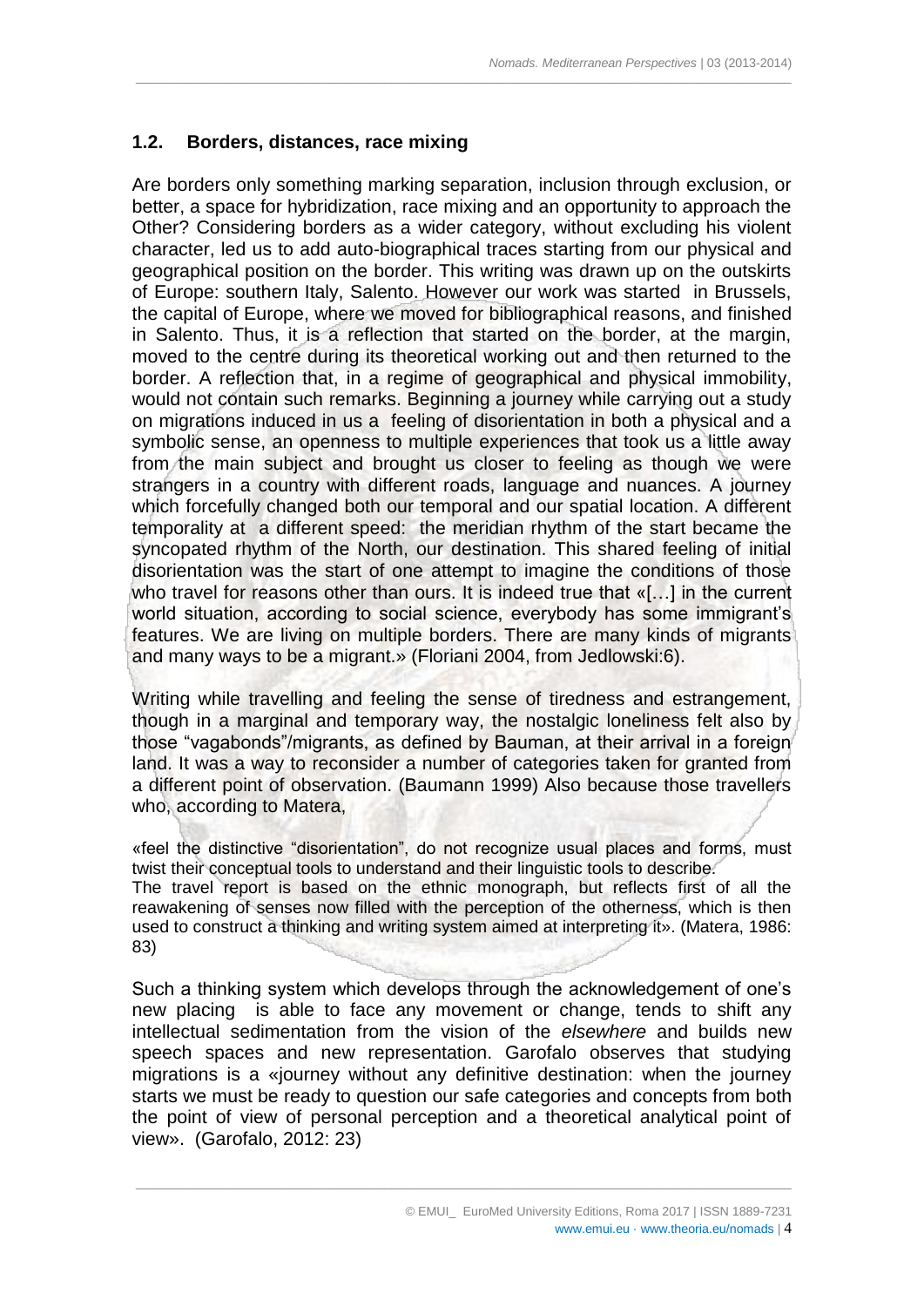Our vision does not pretend to be right, but while moving from one place to another is at least privileged to be at the margins and in the centre at the same time and to avoid a non-vision which we would see if we were still.

 $\_$  ,  $\_$  ,  $\_$  ,  $\_$  ,  $\_$  ,  $\_$  ,  $\_$  ,  $\_$  ,  $\_$  ,  $\_$  ,  $\_$  ,  $\_$  ,  $\_$  ,  $\_$  ,  $\_$  ,  $\_$  ,  $\_$  ,  $\_$  ,  $\_$  ,  $\_$  ,  $\_$  ,  $\_$  ,  $\_$  ,  $\_$  ,  $\_$  ,  $\_$  ,  $\_$  ,  $\_$  ,  $\_$  ,  $\_$  ,  $\_$  ,  $\_$  ,  $\_$  ,  $\_$  ,  $\_$  ,  $\_$  ,  $\_$  ,

Rethinking ourselves while we were moving has made the method more difficult but has certainly kept both the interpretative fluency and openness which are fundamental to carry out an analysis of migratory flows. Therefore we have tried to gain access to the dialectics of living on borders where migrants are the exemplary figures, and the border is considered as a place where differences touch each other and test their limitedness through each other. (Mezzadra 2011) We have considered ourselves closely linked to the border idea, starting from our birth in a borderland which means, as defined by Carmelo Bene, to address to "the real/imaginary" (Carmelo Bene 1983).

## **1.3. A liquid border**

Mediterranean outskirt Salento is a borderland with people forced to stay on the border. Here the border is the Mediterranean Sea which is not only the starting point but also the landing point. As suggests Braudel (Braudel 2003), the Mediterranean is understood as space/movement where nothing is immobile but everything is transformed, contaminated, hybridized leaving visible and invisible traces on the surface and on the bottom:

«The Mediterranean is a multitude of maritime and land routes, linked amongst themselves, hence cities, from the most humble to medium and large, all holding each other by the hand. Roads, more roads becoming a system of circulation. Through this system we can fully understand the Mediterranean Sea that can be defined as space-movement in its broadest sense. The landscape and the sea (the basis of its everyday life) are added to the gifts of movement. The faster the movement the larger the amount of gifts which take shape in visible consequences» (Braudel 1992:51)

The Mediterranean Sea is the *limes* which urges us to use a kind of interaction that is able to catch the sense of differences, the heterogeneity of parts related to each other, a kind of interaction through differentiation experienced especially by younger generations who are more permeable to cultural contaminations (Cusumano 2010).

Speaking, writing, telling, listening to migrations meant speaking, writing, telling and listening to ourselves and the Mediterranean. Cassano wrote in his *Pensiero meridiano* : «today Mediterranean means to put the border in the centre, the line of contact and division between people and civilizations […] this sea is at the same time internal and external, inhabited and crossed, this seaborder interrupts the rule of identity and aims at forcefully hosting division.» (Cassano, 2007: 23) A division which, in this place, is the awareness of being race mixed from our birth. In Salento, on the days when the *tramontana* blows we can see the Albanian mountains, whereas Radio Tirana frequencies break into our car along the Adriatic coastline and we receive on our cell phone welcome messages from Greece. It is also a linguistic Babel, when we hear the sweetness and musicality of the *griko* of our parents in some villages of the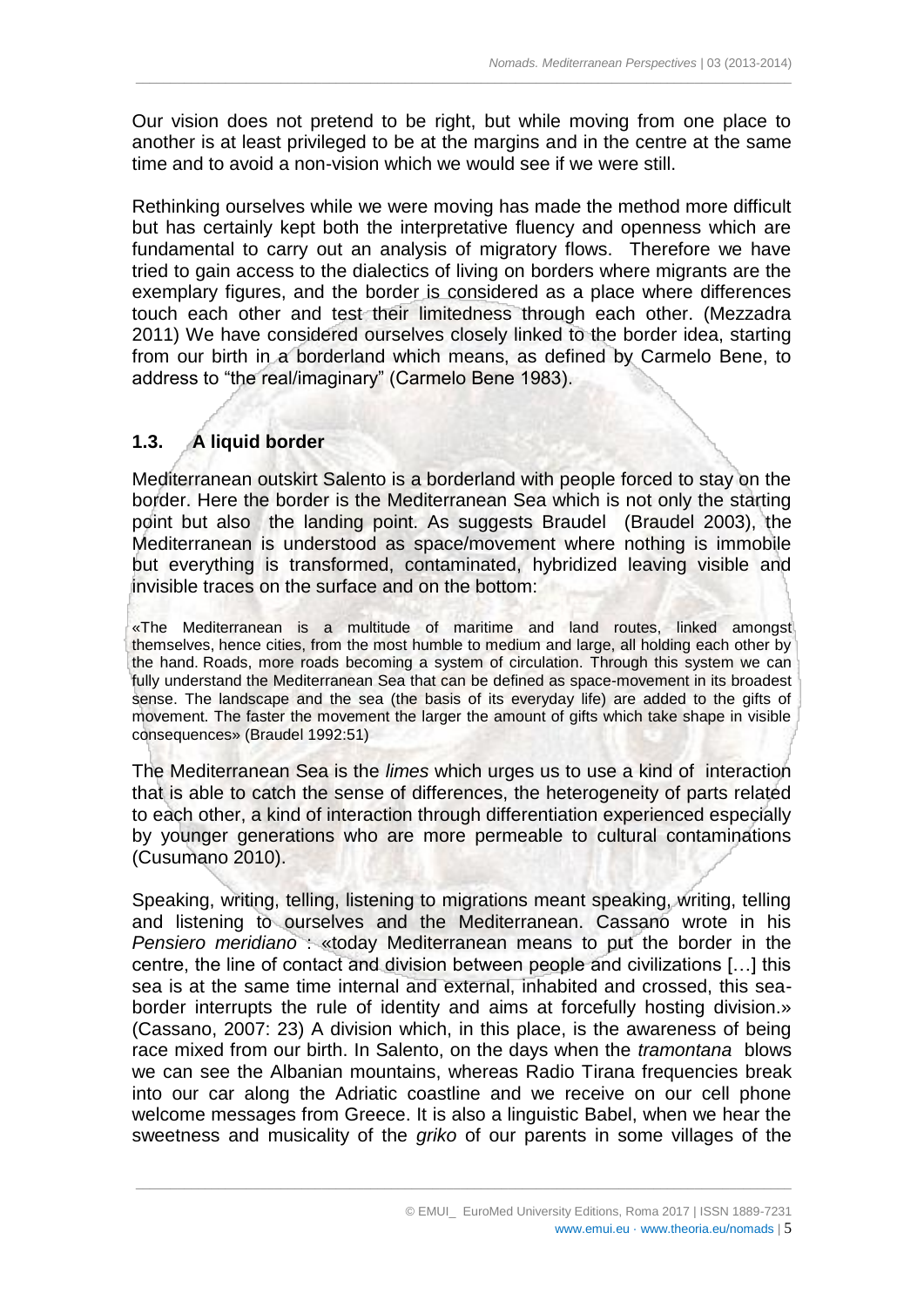"Grecìa Salentina"<sup>2</sup>. Our somatic features are often conflicting with each other and the same is true for landscapes: blond hair, light eyes, very dark skin owing to Turkish, Norman, Spanish and Greek dominations. Living in a land like Salento means living in a land antithetical to any pureness and fundamentalism, where a monolithic and integral "we" does not exist because our "we" is filled with "others" (Cassano 2007). This does not mean making an apology of our territory but rather telling an experience of marginality or better telling *from* an experience of marginality. Marginality is now chosen as a place of residence which becomes a space of radical openness and opportunities for the production of a counter hegemonic discourse […] present not only in words but also in the ways of living and being" (Bell Hooks, 1998: 68-72).

 $\_$  ,  $\_$  ,  $\_$  ,  $\_$  ,  $\_$  ,  $\_$  ,  $\_$  ,  $\_$  ,  $\_$  ,  $\_$  ,  $\_$  ,  $\_$  ,  $\_$  ,  $\_$  ,  $\_$  ,  $\_$  ,  $\_$  ,  $\_$  ,  $\_$  ,  $\_$  ,  $\_$  ,  $\_$  ,  $\_$  ,  $\_$  ,  $\_$  ,  $\_$  ,  $\_$  ,  $\_$  ,  $\_$  ,  $\_$  ,  $\_$  ,  $\_$  ,  $\_$  ,  $\_$  ,  $\_$  ,  $\_$  ,  $\_$  ,

#### A borderland with people forced to stay on the border is:

«a vague and undetermined place created by the emotional residue of an unnatural boundary. It is in constant state of transition, as stated Mexican sociologist Gloria Anzaldua, the people living on the border are *los atraversados:* the squint-eyed, the perverse, the queer, the troublesome, the mongrel, the mulatto, the half-breed, the half dead; in short, those who "cross over, pass over, or go through the confines of the 'normal'» (Anzaldua, 2006: 29)

Salento is a borderland filled with passageways, contradictions and conflicts but is also a land of crossings, of meetings just like any other borderland. Living on the border means giving a new meaning to one's identity, and our identity was crossed and fecundated by migrants. Furthermore ours is a border placed in the South where , as happens in other southern parts of the world, the resulting thought is a meridian thought in the sense suggested by Cassano, that is a thought which one can feel inside: «where the sea begins, the shore breaks the earth's fundamentalism (*first of all* that of economy and development), when it is clear that borders are not places where the world ends, but rather where different people meet and a new challenge for the relationship with the other becomes true and difficult»(Cassano, 2007: 7). Then migrations have been a pretext to tell ourselves, to listen to ourselves again: a listening education to find out that we are migrants in migrants' stories and "I" becomes "You", because no identity exists without otherness in and out of ourselves. Our aim was not to tell and build migratory identities, but rather to give a new voice to migrants. We tried to stay silent in order to listen to their voice, which made a "surprising representation of ourselves" (Cassano, 2007: 34). Considering migrants without studying, judging and analysing through external categories has meant (to us) returning them the dignity of autonomously thinking individuals, thus interrupting a long tradition where they are thought by others. As a consequence the forbidden speech of the infamous people has been also our speech, and their story has become a narrative practice of shared resistance. Nevertheless we could have probably produced further stereotypes and clichés while translating and choosing one interpretation of those stories and voices; anyway we could not avoid to use an approach which is autobiographic, narrative and subjective of migrations. As the Cameroonian writer and anthropologist Geneviève Makaping states:

-

 $\_$  , and the state of the state of the state of the state of the state of the state of the state of the state of the state of the state of the state of the state of the state of the state of the state of the state of the  $2$  The Grecia Salentina is an ellenophone region of Salento located in the province of Lecce where a neo-Greek dialect is spoken known as *grecanico* and *Griko*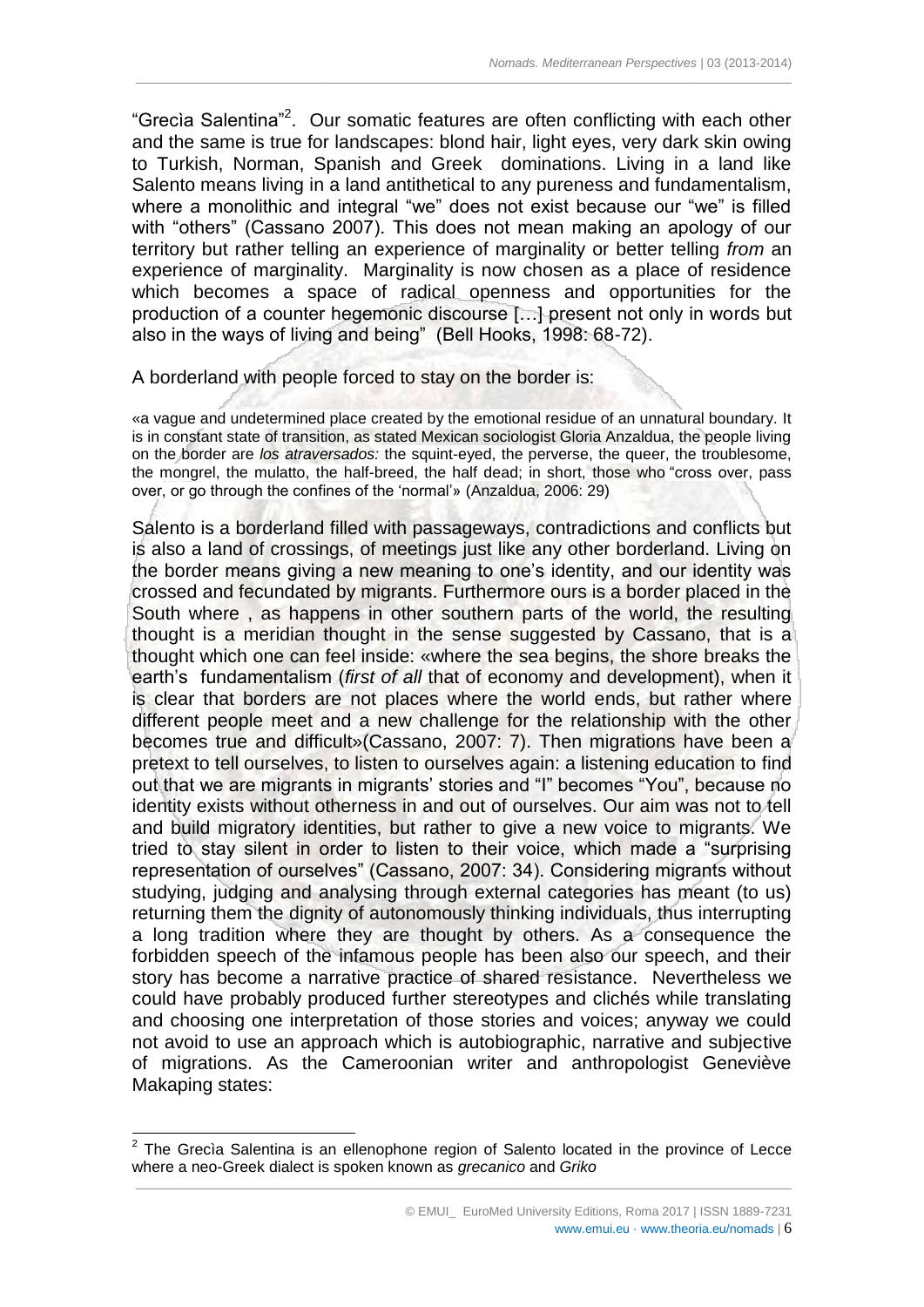«there is the need to make *my* voice heard. I'm not just telling my pain, I want you to know my story, a story that must not be told by a *different,* or even worse, my colonizer […] I'm not to be praised by those who think to tell my story better than I could do […] I want to be the one who says my name» (Makaping, 2001:53)

 $\_$  ,  $\_$  ,  $\_$  ,  $\_$  ,  $\_$  ,  $\_$  ,  $\_$  ,  $\_$  ,  $\_$  ,  $\_$  ,  $\_$  ,  $\_$  ,  $\_$  ,  $\_$  ,  $\_$  ,  $\_$  ,  $\_$  ,  $\_$  ,  $\_$  ,  $\_$  ,  $\_$  ,  $\_$  ,  $\_$  ,  $\_$  ,  $\_$  ,  $\_$  ,  $\_$  ,  $\_$  ,  $\_$  ,  $\_$  ,  $\_$  ,  $\_$  ,  $\_$  ,  $\_$  ,  $\_$  ,  $\_$  ,  $\_$  ,

This quote comes from a book whose title contains a question posing us a doubt (and also a challenge) that was the main subject of our work: "what if the *others* were you?" Yes, if we were the *others* ? We have tried to be constantly moving in order to change our point of observation, both internally and externally, while trying to listen to the countless voices of the Mediterranean. The Mediterranean Sea is not a borderless ocean but rather a sea between lands; unlike other seas it has the problem of the relationship between multiple identities, of the difficulties of living necessarily together. The Mediterranean is a border sea, his position could turn it into a privileged place for intercultural dialogue. Remaining on the Mediterranean, at the margins, has brought back the problem of the relationship between different identities and cultures that had to live together in such a difficult but necessary way. This is not a question of not resisting the romantic temptation to imagine a mythic place – a utopian Mediterranean landscape. Instead, this is a question of thematizing a place, real and symbolic at the same time, which can be an alternative to the oceanic drifts of globalization (Cassano, Zolo, 2008), which is able to grasp and question emerging themes such as immigration policies, the relationship between Islam and modernity, the Mediterranean roots of such Europe that has difficulties in finding its own legitimization, autonomy and identity.

# **2. Narration beyond borders**

Our attention is to be focussed on the immigration actors starting from an autobiographical approach to a sociological classic work: *The Polish peasant in Europe and America* by Thomas and Znaniecki. Moreover, the works of the young Weber on the conditions of agricultural workers in the Eastern Prussian provinces present us with a detailed study of the migrations of German peasants<sup>3</sup>. What strikes in Weber's work is the consideration of migrants' subjective reasons, revealing aspects studied by social science only in the 1920s owing to the analyses published by the researchers of the Chicago School. While carrying out an in-depth study on the migration dynamics developing at that time in the Prussian countryside, Weber highlighted the subjective point of view of the young German migrants by identifying their will to escape from the authoritarian and paternalistic oppression of landowners as the main reason for them to abandon their land and seek freedom.

In his work *Diritto di fuga* Mezzadra reminds us that we owe to Weber the intuition of the «origin of migration as an individual refusal, a claim of a right to secession and escape from the patriarchal organization in force in the Eastern

 $\_$  , and the state of the state of the state of the state of the state of the state of the state of the state of the state of the state of the state of the state of the state of the state of the state of the state of the  $\frac{1}{3}$  In his book *The right to escape. Migrations, Citizenship, Globalization,* Sandro Mezzadra starts from an analysis of the studies conducted by Max Weber during the 1890s on the conditions of agricultural workers in the provinces of Eastern Prussia on behalf of the *Verein für Sozialpolitik.* Sandro Mezzadra *The right to escape. Migrations, Citizenship, Globalization,* Verona, Ombre Corte 2006, pages 46-48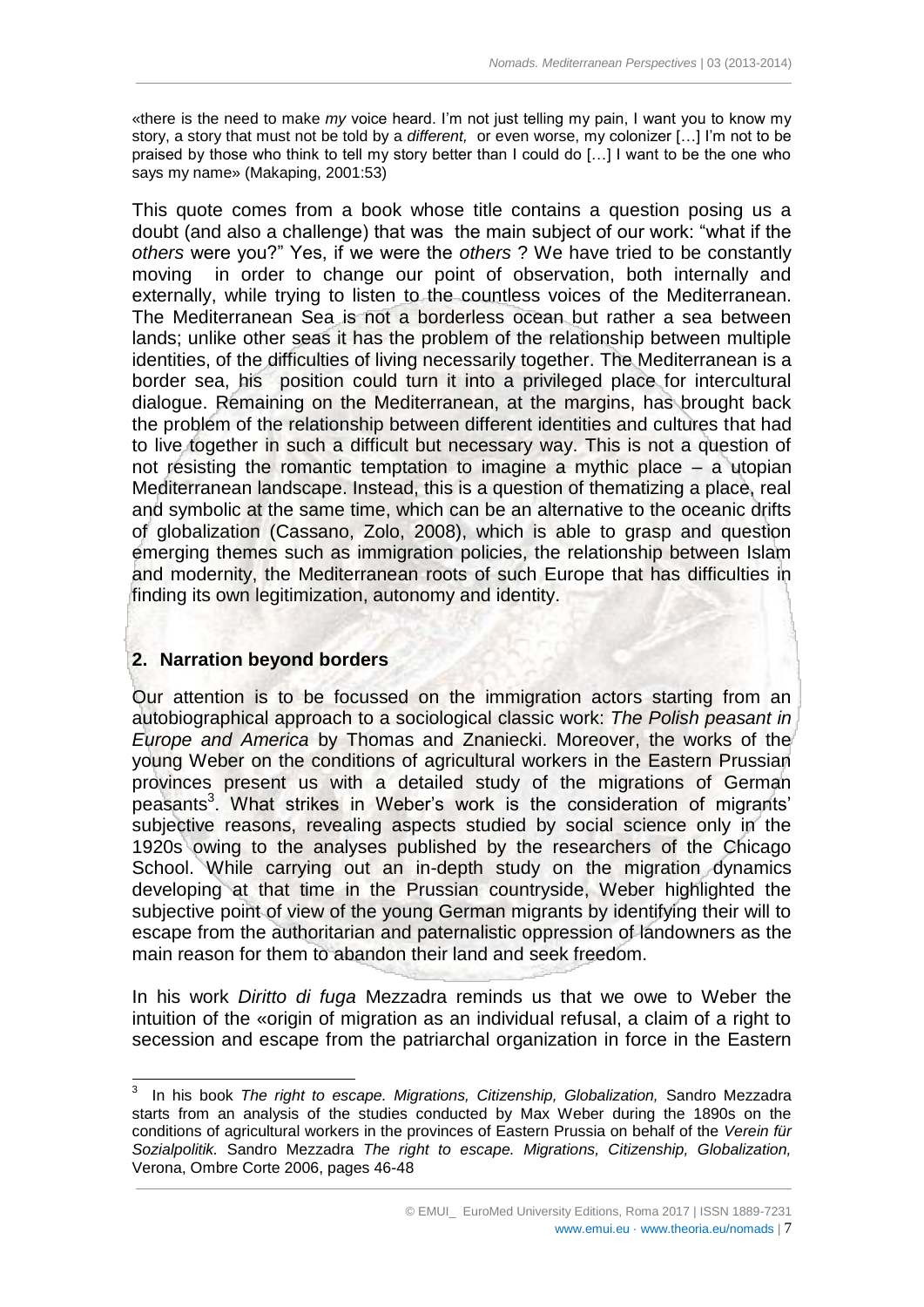Prussian territories, which becomes a social process to the same extent that it appears standardized» (Mezzadra, 2006:48)

 $\_$  ,  $\_$  ,  $\_$  ,  $\_$  ,  $\_$  ,  $\_$  ,  $\_$  ,  $\_$  ,  $\_$  ,  $\_$  ,  $\_$  ,  $\_$  ,  $\_$  ,  $\_$  ,  $\_$  ,  $\_$  ,  $\_$  ,  $\_$  ,  $\_$  ,  $\_$  ,  $\_$  ,  $\_$  ,  $\_$  ,  $\_$  ,  $\_$  ,  $\_$  ,  $\_$  ,  $\_$  ,  $\_$  ,  $\_$  ,  $\_$  ,  $\_$  ,  $\_$  ,  $\_$  ,  $\_$  ,  $\_$  ,  $\_$  ,

Furthermore, Mezzadra underlines the need to highlight the subjective features of migrations that question «the migrant figure of a weak subject, hollowed by hunger and misery and needing *care* and *help* which have been widely diffused, particularly in Italy, over the last few years». (Mezzadra, 2006: 11)

Discussing the subjective character of migrations and also their natural unpredictability or *turbulence* (Papastergiadis, 2000), means not considering the prevailing interpretation of migrations as a systemic event exclusively linked to the objective causes of migrations. This does not mean to remove such causes, but rather to try and return a personal history to subjects too often considered "without history" (Mezzadra, 2006: 52). The "hydraulic" macro models, by privileging the expulsion reasons in the country of departure and the causes for attraction in the countries of arrival linked to an economic determinism, are useful to explain the general features of the migration event and some of the objective reasons, but are unable to read the deep subjective nature of a migrant, who is not only a pawn, workforce in the hands of a system – a world subject to market rules. Choosing the subjective migrant option also means acknowledging and legitimizing the exercise of the *right to escape* describe by Mezzadra, which reveals:

«the irreducible singularity of a migrant able to make subjective choices, highlighting the exemplarity of the migratory experience as a limit of the modern political experience. This limit forces us to re-think the overall reference framework so as to strengthen the ongoing reflections for a political analysis of contemporary migrations.» (Mezzadra, 2006: 52 and following)

The material used to write this research project is only made up of the stories that migrants tell. They tell us their stories, but we are neither deaf nor aphonic and let these stories involve ourselves by breaking the limit. And these stories become also ours. We chose the biographical interviews because we thought that their use could open an alternative path to knowledge and sociological research able to interrupt a prevailing belief on migrations. The use of an autobiographical method and its underlying retrospective reflection are able to activate the discovery of new, unexpected identities, communities and links. As a matter of fact, the constituent narration of biographical interviews is a cognitive practice for both the interviewed and the interviewer because, as suggests Jedlowski, there are always two people narrating and sharing a story, one narrator and one listener (Jedlowski 2009). It is about a reflective practice where everybody recognizes themselves, in themselves or in the others, since the description of the other by oneself is always a definition of the self. This generates in the autobiographical narration an attempt to recognise and redefine the self as a dynamic instance that can give birth to a manifold, wandering, nomad identity lacking stability and able to present various dimensions (Di Stefano, educatt.unicatt.it).

Indeed narration triggers off a new sense construction and re-construction process that is not confined to one's biography but can be generalized because the autobiographical narration is composed of memory production, identity,

© EMUI\_ EuroMed University Editions, Roma 2017 | ISSN 1889-7231 www.emui.eu · www.theoria.eu/nomads | 8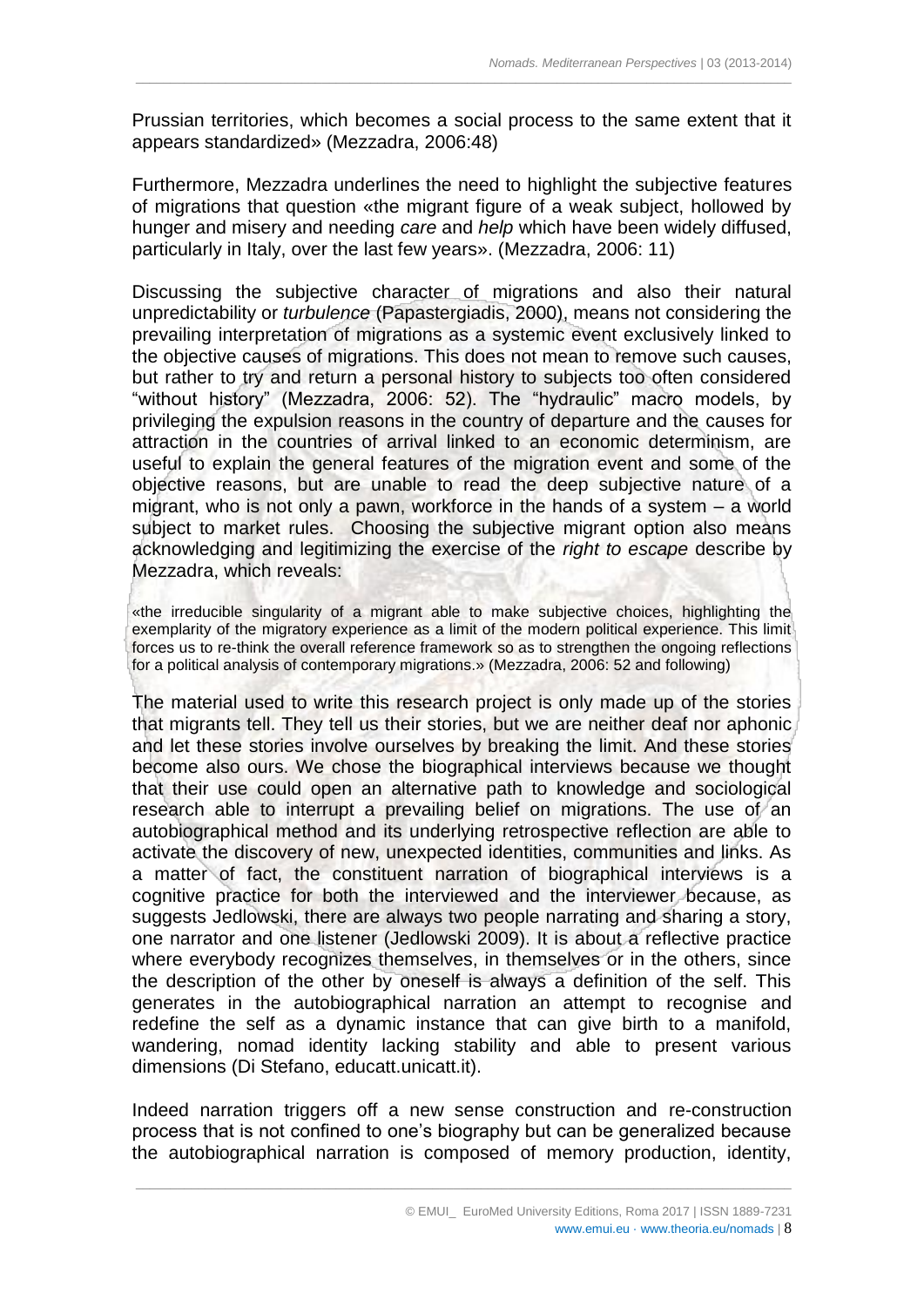individual and collective belonging. The issue of the generalizability of life stories seems to be solved through the simple remark expressed by D. Bertaux and quoted by Di Stefano:

 $\_$  ,  $\_$  ,  $\_$  ,  $\_$  ,  $\_$  ,  $\_$  ,  $\_$  ,  $\_$  ,  $\_$  ,  $\_$  ,  $\_$  ,  $\_$  ,  $\_$  ,  $\_$  ,  $\_$  ,  $\_$  ,  $\_$  ,  $\_$  ,  $\_$  ,  $\_$  ,  $\_$  ,  $\_$  ,  $\_$  ,  $\_$  ,  $\_$  ,  $\_$  ,  $\_$  ,  $\_$  ,  $\_$  ,  $\_$  ,  $\_$  ,  $\_$  ,  $\_$  ,  $\_$  ,  $\_$  ,  $\_$  ,  $\_$  ,

«multiplying the stories of people in situations comparable to each other it is possible, on the one hand, to grasp all subjective features expressed whereas, on the other hand, to draw a more far-reaching sociological picture. […] Real history does not coincide with the story: the history of an individual has got a reality which precedes the story itself; just like diachrony, the temporal succession of events, does not coincide with chronology, their dating in terms of years. However, the objective is to reconstruct the diachronic dimension of events and put it in the collective historical time which embodies the social change, the life style of different generations and is distinguished from the subjectivity of biographical time». (Di Stefano, educatt.unicatt.it: 45)

Through the use of life stories it is possible to understand the wider historical processes crossing the everyday life of single biographies:

«[…] it is an attempt to connect what is macroscopic to the microscopic world where everyone is placed. This means recognising everyone's role, main or secondary, in promoting, hindering or accompanying great social changes giving them a sense, by adapting themselves and adapting them to their own context» (Jedlowski 2009: 49-50).

The story, the autobiography can have in this sense many individual and social meanings; it can become a means for memory transmission and re-definition of personal and collective identity. «In a certain sense an individual», as Pecchinenda suggests, «*has got no* story, but *is* the story» (Pecchinenda, 1999: 176). Stories are not only produced through the language that can lead to different versions, but narration becomes soon fundamental for social interactions:

«We constantly construct and reconstruct ourselves to meet the needs of the situations we encounter, with the guidance of our memories of the past and our hopes and fears for the future. [...] There is now evidence that if we lacked the capacity to make stories about ourselves, there would no such thing as selfhood. […] The construction of selfhood, it seems, cannot proceed without a capacity to narrate. Once we are equipped with that capacity, we can produce a selfhood that joins us with others, that permits us to hark back selectively to our past, while shaping ourselves for the possibilities of an imagined future». (Bruner, 2002:86-87)

For the collection of life stories we deliberately tried to tell and listen to a particularly delicate category of migrants: asylum seekers. I will not discuss the reasons for such a choice since for us it was a "natural" fact. A natural sociological and human curiosity to understand women and men who arrive at our border neither for economic reasons nor for an improvement of their life standards, but rather to protect life itself. People who, in the countries of arrival, are often subject to further humiliations imposed by a widespread tragic common sense according to which asylum seekers are nothing but beggars resorting to expedients to obtain the access to "hosting" territories, also by testifying violence and persecutions perpetrated against them (but never happened), or dead bodies that, according to the police, have never existed (Vassallo 2010).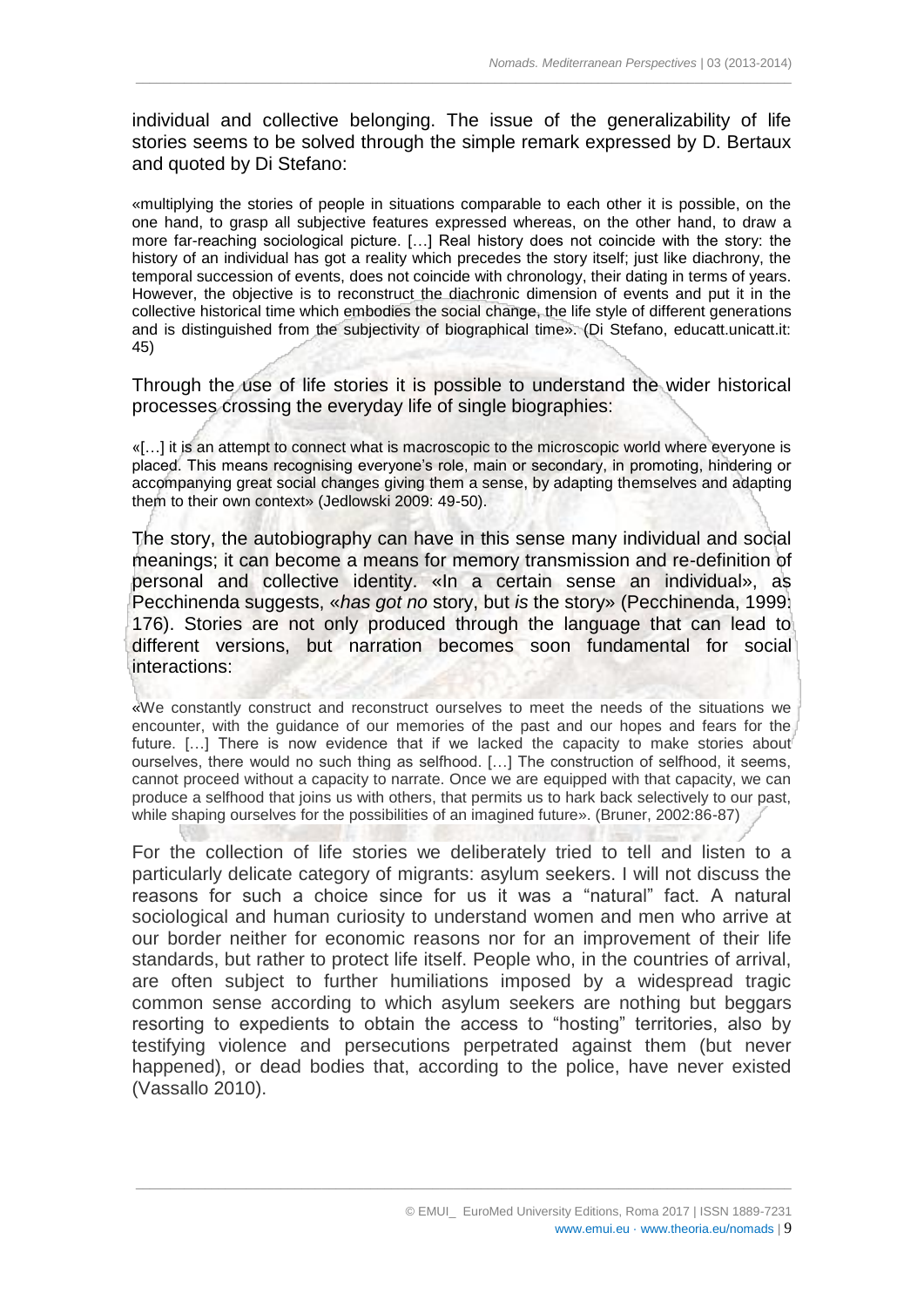So far very few, at least in our region, has been told on this category. Still less has their voice been listened to. Moreover, it is a category we chose because it is a challenge for narration. Their and our narration.

 $\_$  ,  $\_$  ,  $\_$  ,  $\_$  ,  $\_$  ,  $\_$  ,  $\_$  ,  $\_$  ,  $\_$  ,  $\_$  ,  $\_$  ,  $\_$  ,  $\_$  ,  $\_$  ,  $\_$  ,  $\_$  ,  $\_$  ,  $\_$  ,  $\_$  ,  $\_$  ,  $\_$  ,  $\_$  ,  $\_$  ,  $\_$  ,  $\_$  ,  $\_$  ,  $\_$  ,  $\_$  ,  $\_$  ,  $\_$  ,  $\_$  ,  $\_$  ,  $\_$  ,  $\_$  ,  $\_$  ,  $\_$  ,  $\_$  ,

It's been a challenge for us because the stories of asylum seekers are often reticent, sometimes because telling pain is so terrible that one remains dumb and inaudible at the same time; «sometimes stories are inconsistent and actually false owing to migrants' desire to adapt their stories to the provisions ruling the right to asylum» (Jedlowski 2012). Indeed, on several occasions we have noticed in migrants' voices not the expression of their subjectivity but rather the construction of a speech order that is abstract and forced by our bureaucratic procedures for the achievement of the refugee status. A series of pretenses followed most times by:

«false statements on their arrival in the attempt to hide their identity or to highlight the ethnical or identity-making features considered reliable in view of the right to asylum, […] and a series of progressive shifts of migrants to forms of alteration of the self which sometimes are irreversible and cause interior fractures as well as renewed grounds for expulsion». (Triulzi, 2007: 10) We chose to hear their stories because it seems that the right to asylum has become a matter for abstract and invisible officers of nation and international institutions who evaluate the applications for asylum on the basis of a weak legal regime after summing subjective opinions that often reveal a discretional character resulting from «a technocratic power-wielders that are subject to political and ideological bias» (Valluy, 2009: 45).

The story use has assumed an extraordinary value of resistance and life stories have become counter-narratives, *antenarratives*:

«or better narrative fragments without any (current and future) consistency and organization of true stories, but with the expression of the possibility to tell in ways other than the current. […] they continue to be potential repertoires of alternative visions of facts that, in case of conflicts, can turn into embryos of stark counter-narratives, resources for the construction of alternative communities» (Jedlowski, 2009: 36).

Alternative communities resulting from "narrative communities" as defined by Jedlowski, or better «a group of individuals who accept to exchange the roles of narrators and listeners. […] a community of people that share their stories» (ibidem: 32-38).

A narrative community is maybe what we have tried to construct by opening a space, a friendly environment where every story, every word has had an equal right to exist and resist, without interdict, without any kind of exclusion imposed by the prevailing rhetoric. We believe that only through the attempt to return the right of speech to those deprived so far can new links be generated and thus new forms of community able to find a sense of future together.

## **Post-scriptum**

At the conclusion of our study on migrations we have realized to what extent this macro theme can question the very foundations of democracy, selfhood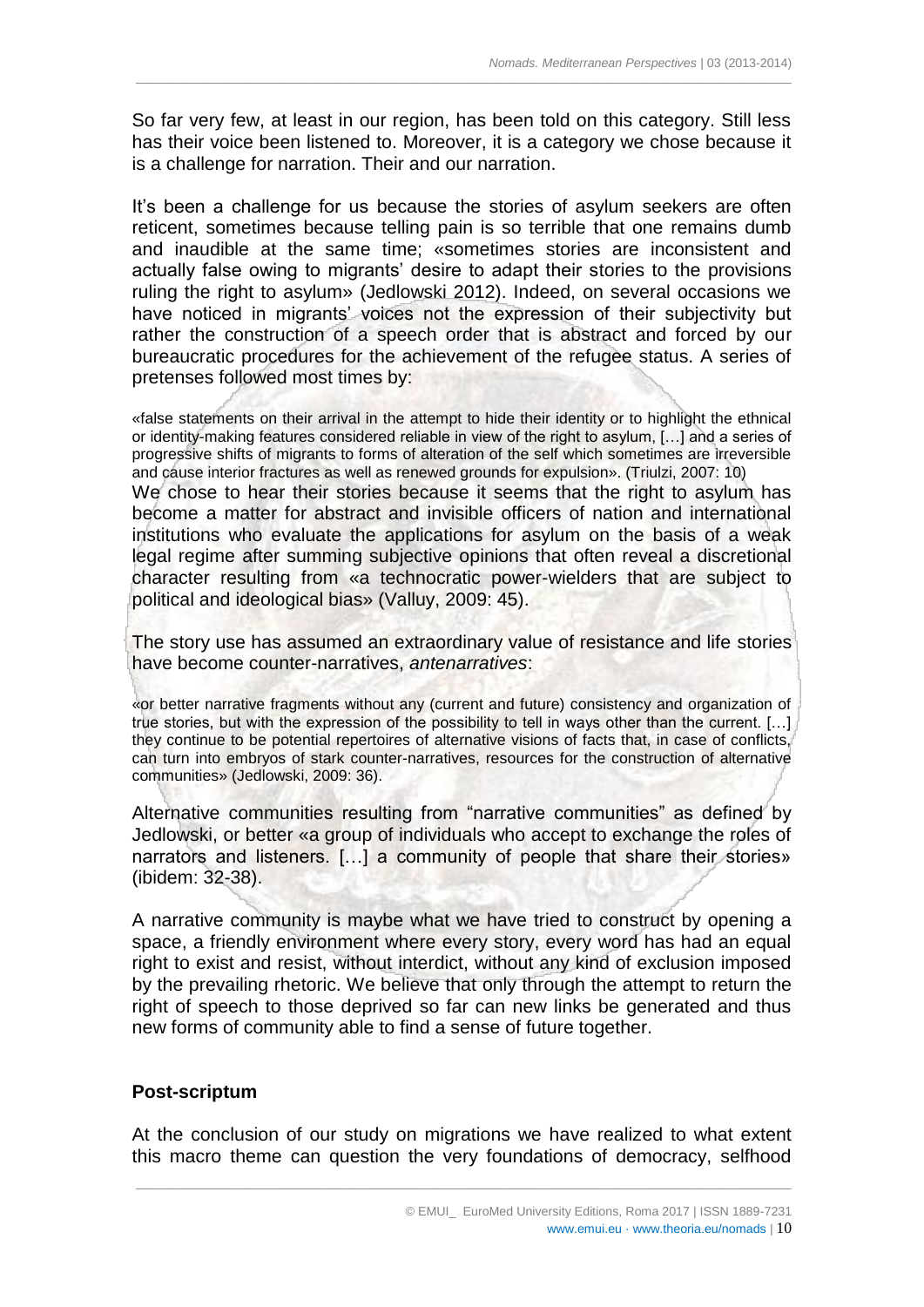and citizenship. Migrants cause us to radically re-think these themes by placing them back in the public field in a new form, proposing new challenges, new pictures, new languages and new practices. Their mobility itself is a strategic resource to start change processes not only in the countries of arrival but also in the places of origins<sup>4</sup>.

 $\_$  ,  $\_$  ,  $\_$  ,  $\_$  ,  $\_$  ,  $\_$  ,  $\_$  ,  $\_$  ,  $\_$  ,  $\_$  ,  $\_$  ,  $\_$  ,  $\_$  ,  $\_$  ,  $\_$  ,  $\_$  ,  $\_$  ,  $\_$  ,  $\_$  ,  $\_$  ,  $\_$  ,  $\_$  ,  $\_$  ,  $\_$  ,  $\_$  ,  $\_$  ,  $\_$  ,  $\_$  ,  $\_$  ,  $\_$  ,  $\_$  ,  $\_$  ,  $\_$  ,  $\_$  ,  $\_$  ,  $\_$  ,  $\_$  ,

Far from being a category of revolutionists, migrants can trigger off processes of subjectivity construction introducing new legal, political and social issues. They can be political factors of deep transformations starting from the urgent need to rebuild the relationship between rights and citizenship at the basis of the balance between universalism and particularism in citizenship issues; a balance that has to secure for migrants «those political, civil and social rights that enable us to participate in all aspects of common life as full members of society and that would promote their sense of belonging and help soften possible conflicts» (Mezzadra, 2006: 87-88). Therefore, migratory experiences, while being an opportunity to enlarge the democratic and epistemological standard of cultural, racial and distributive pluralisation of democracy, can make room for and guarantee the plausibility of anti-hegemonic democratic practices and concepts by outlining new emancipatory horizons.

Our proposal is to make a reflection that can touch the constituent values of Europe by urging its countries to imagine a form of citizenship that, though "imperfect" (Balibar 2012 and 2004), can secure for every migrant not only a right to migrate – *ius migrandi* - (Vitale 2004), which would be an extraordinary conquest and a revolutionary outlook, but first of all the *right to have rights*; a citizenship which has to increasingly include those individuals who were at first excluded and, at the same time, has to be open to wider reasons for the foundations, the acknowledgement and the protection of human rights. Democratizing democracy, also by welcoming possible social rivalries resulting from new subjective instances of migrants, enables us to constantly generate inclusive and expansive dynamics for a new map-making of fundamental rights: «these new, unpredictable and uncontrollable actors of the post-revolutionary legal system […] who are potentially subversive not only against power but also against any consolidated and *out-of-date* expression it assumes» (Ferrarese, 2002: 122).

#### **References**

 $\overline{a}$ 

Anzaldúa G., (2006), *La frontera/Borderlands. The New Mestiza*, Aunt Lute Books, San Francisco

Balibar E., (2004), *Noi cittadini d'Europa? Le frontiere, lo Stato, il Popolo*, Manifestolibri, Roma

- (2012), *Cittadinanza*, Bollati Boringhieri, Torino

<sup>&</sup>lt;sup>4</sup> Consider the recent feminization of flows and the subjective reasons which cause women to migrate, inevitably modifying the dynamics of private and familiar life as well as the public and political situations of the countries of origin and arrival.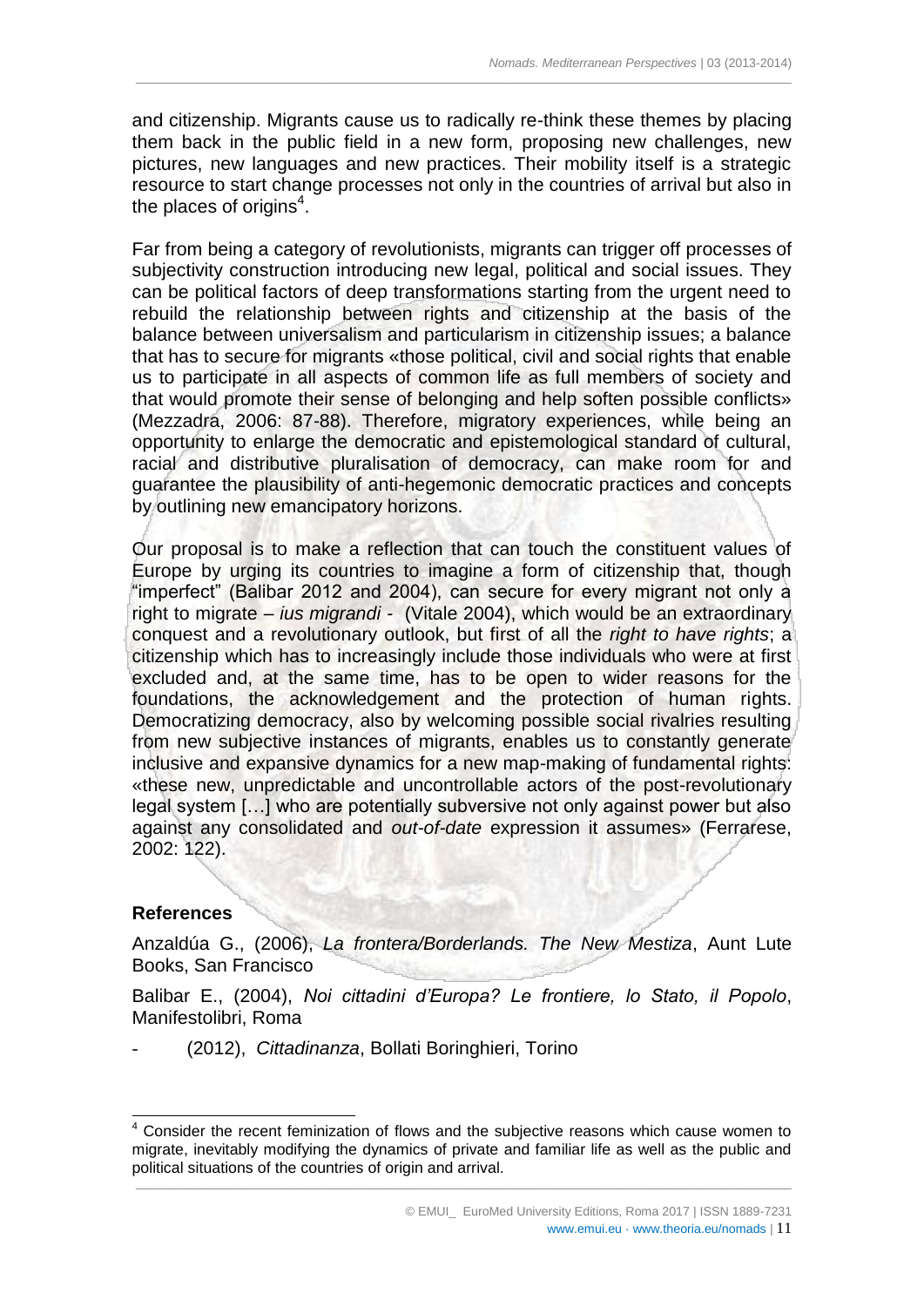Bauman Z., (1999), *Dentro la globalizzazione. Le conseguenze sulle persone*. Laterza, Bari.

 $\_$  ,  $\_$  ,  $\_$  ,  $\_$  ,  $\_$  ,  $\_$  ,  $\_$  ,  $\_$  ,  $\_$  ,  $\_$  ,  $\_$  ,  $\_$  ,  $\_$  ,  $\_$  ,  $\_$  ,  $\_$  ,  $\_$  ,  $\_$  ,  $\_$  ,  $\_$  ,  $\_$  ,  $\_$  ,  $\_$  ,  $\_$  ,  $\_$  ,  $\_$  ,  $\_$  ,  $\_$  ,  $\_$  ,  $\_$  ,  $\_$  ,  $\_$  ,  $\_$  ,  $\_$  ,  $\_$  ,  $\_$  ,  $\_$  ,

Bene C., (1983), *Sono apparso alla Madonna: vie d'(h)eros(es)*, Longanesi, Milano

bell hooks, (1998), *Elogio del margine. Razza, sesso e mercato culturale*, Feltrinelli, Milano

Bertaux D., (1999) *Racconti di vita. La prospettiva etnosociologica*, Franco Angeli, Milano

Bigo D, J.Jeandesboz, F. Ragazzi, P. Bonditti,*"Borders and security: the different logics of surveillance in Europe"* in Bonjour, Saskia, A. Rea and D. Jacobs, *The Others in Europe*, 2011, Brussels, Editions de l'Université de Bruxelles.

- 2000, *Sicurezza e immigrazione. Il governo della paura. I confini della globalizzazione. Lavoro, Culture, Cittadinanza*, a cura di, S. Mezzadra and A. Petrillo. Roma, Transizioni.

- 2010, "Freedom and Speed in Enlarged Borderzones". In V. Squire, *The Contested Politics of Mobility. Borderzones and Irregularity*: London, Routledge;

Braudel F. (2003), *Il Mediterraneo - Lo spazio, la storia, gli uomini, le tradizioni*, Bompiani, Milano

Bruner J., (2002), *La fabbrica delle storie. Diritto, letteratura, vita*, Laterza, Roma – Bari

Campesi G., (2012), *Migrazioni, Sicurezza, Confini nella teoria sociale contemporanea*, n.2, Carocci, Roma

Cassano F., (2007), *Il pensiero meridiano*, Laterza, Bari-Roma

- (2008) Zolo D. , a cura di, *L'alternativa mediterranea*, Feltrinelli, Milano

Cusumano A., (2010), a cura di, Palmisano E., *Argonauti, Mare e migranti*, Officine Grafiche Riunite, Palermo

Dal Lago A., (1999), *Non Persone. L'esclusione dei migranti in una società globale*, Feltrinelli, Milano

Distefano S., *Il tempo del racconto, La narrazione come percorso di conoscenza sociologica*, educatt.unicatt.it

Ferrarese M. R., (2002), *Il diritto al presente, globalizzazione e tempo delle istituzioni*, Il Mulino Bologna

Floriani S., (2004), *Identità di frontiera. Migrazione, biografie, vita quotidiana*, Soveria Mannelli, Rubbettino.

Garofalo S., (2012), *Messaggi nella bottiglia. Percorsi di donne migranti nel Mediterraneo*, Aracne, Roma

Jedlowski P., (2009) *Il racconto come dimora. Heimat e le memorie d'Europa*, Bollati Boringhieri, Torino

- *Maestri nel mondo - XV convegno dei Centri Interculturali* Napoli 26/27 ottobre 2012, *Culture e narrazioni di sé*.